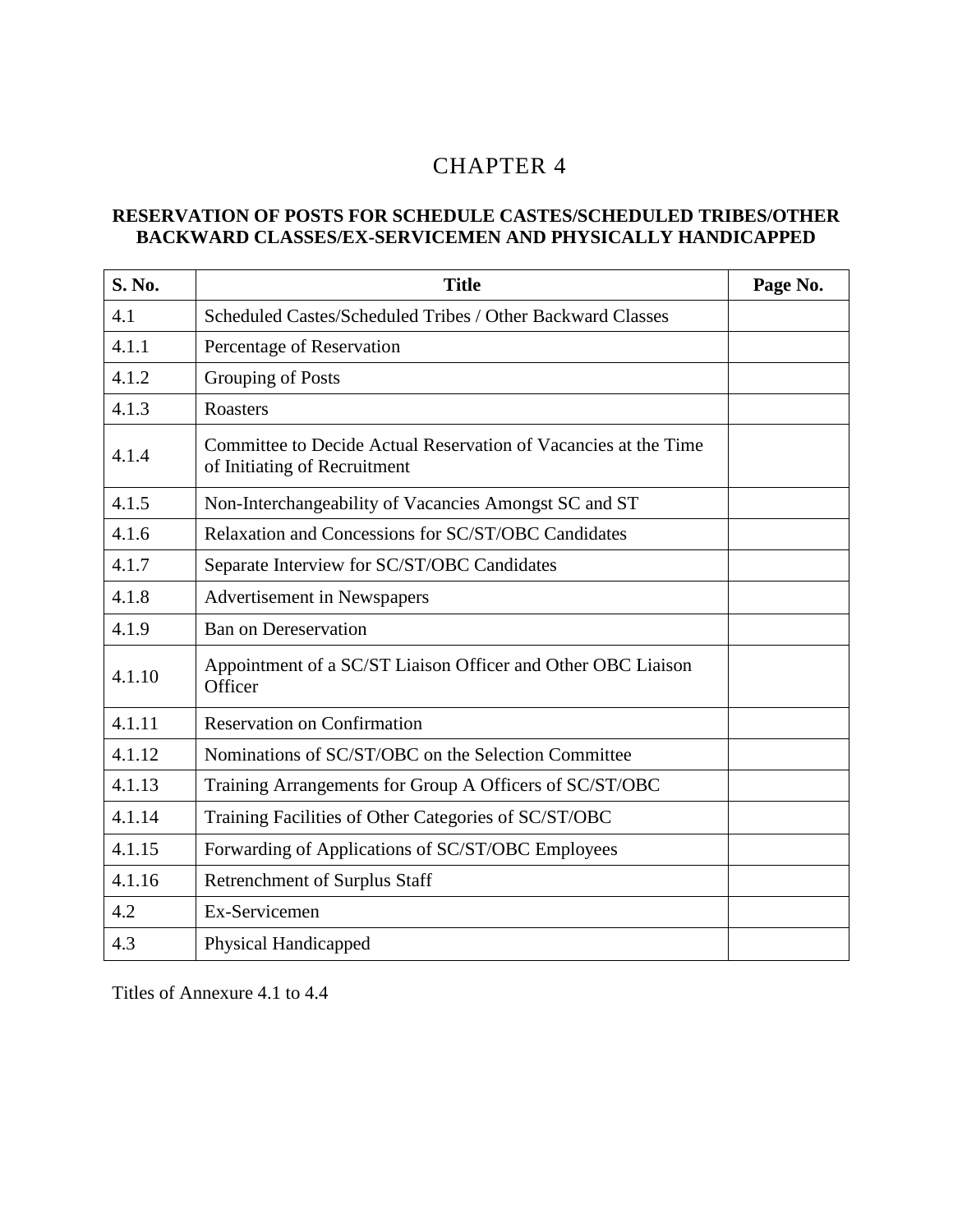# CHAPTER 4

## **RESERVATION OF POSTS FOR SCHEDULED CASTES/SCHEDULED TRIBES/OTHER BACKWARD CLASSES/EX-SERVICEMEN AND PHYSICALLY HANDICAPPED**

#### **4.1 Scheduled Castes/Scheduled Tribes/Other Backward Classes**

Statute 12 (2) provides that while making appointments, the appointing authority shall take into consideration the claims of the members of the Scheduled Castes and Scheduled Tribes consistently with the maintenance of efficiency of administration and the teaching at the Institute. The following are the rules for reservation of posts for SC/ST/OBC candidates at NIT Jaipur.

# **4.1.1 Percentage of Reservation**

The percentage of reservation in direct recruitment for this Institute is as under: Scheduled Castes Scheduled Tribes Other Backward Classes 15% 7.5% 27% For Departmental promotions it shall also be 15% for Scheduled Castes and 7.5% for Scheduled Tribes and no reservations for OBCs shall apply. The above reservation will not be applicable to the following categories of posts at this Institute:

- i) Vacancies filled by transfer or deputation.
- ii) Temporary appointment of less than 45 days duration.
- iii) Purely temporary establishments such as work charged staff including the daily wage staff and monthly rate staff.
- iv) All academic posts above the level of lecturer and equivalent.

For the academic posts of lecturer or equivalent, the reservations will be applied in accordance with the procedure laid down by the council of the Indian Institute of Technology. Reservation will be provided for SC/ST according to the normal pattern of reservation followed in the case of other Group A posts but such reservation will neither be operated on a roster system nor will the reserved posts be carried forward from year to year.

# **4.1.2 Grouping of Posts**

Groups shall be formed taking into account class, status, salary and qualifications prescribed for the post. Groups shall be formed under two separate classifications "Technical" and "Non-Technical" separately for Group A, B and C posts. Cadres consisting of more than twenty posts shall be formed into individual groups. Twenty or more isolated posts are grouped into separate groups taking into account the class, status, salary and qualifications for the posts. The grouping approved is at **Annexure 4.1.** The teaching and the research posts which have been excluded from the purview of the reservation order by the Govt. of India have not been taken into account. **Note:** No post in any Group may have more than 50% of the sanctioned positions filled by reserved category candidates and that any vacancy occurring in that post beyond the 50% upper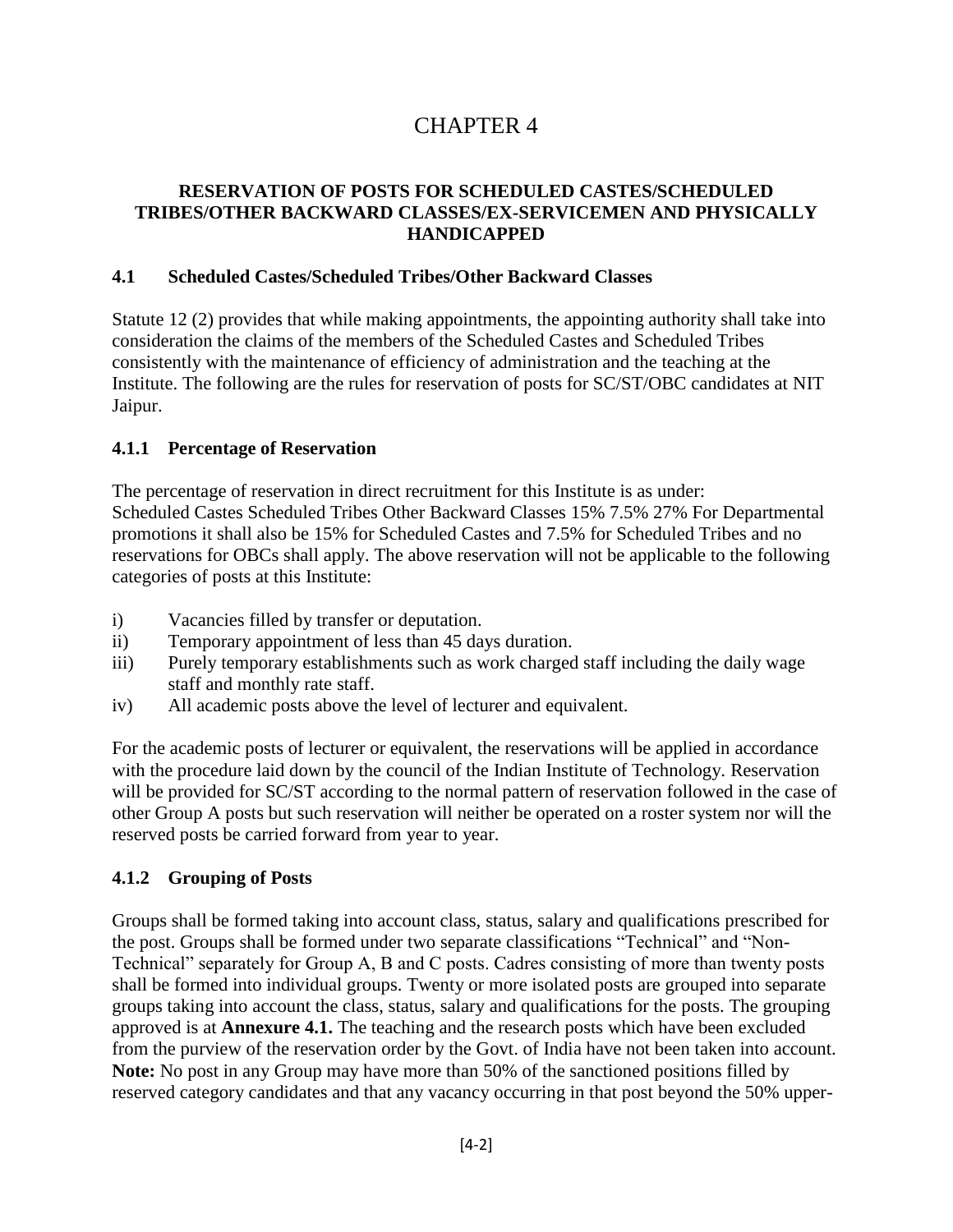limit and falling on a reserved point be filled up with general category candidate by reserving in lieu thereof the vacancy falling on the next point of the roster.

# **4.1.3 Rosters**

The Post based rosters at **Annexure 4.2** for direct recruitment and a separate Roster at **Annexure 4.3** in respect to promotional posts shall be followed. The rosters are to be maintained as per the Performa at **Annexure 4.4.** The Rosters shall be upgraded on the first day of every month by the concerned Branch Officer.

# **4.1.4 Committee to Decide Actual Reservation of Vacancies at the Time of Initiating Recruitment**

A Committee will decide the actual reservation in various vacancies taking into account the overall position of representation of Scheduled Castes, Scheduled Tribes and Other Backward Classes in various posts constituting a group, as also other factors such as type of appointment to be made i.e. internal or external, purely temporary or temporary, likely to continue for indefinite period or on probation.

# **4.1.5 Non-Interchangeability of vacancies amongst SC and ST**

The vacancies reserved and advertised for Scheduled Castes will not be interchanged with those advertised for Scheduled Tribes and vice-versa.

# **4.1.6 Relaxation and Concessions for SC/ST/OBC Candidates**

i) **Age Limit:** The maximum age limit prescribed for direct recruitment shall be relaxed by 5 years in the case of SC/ST and 3 years for OBC candidates as per MHRD directions. ii) **Fees for Examinations:** No application fee is to be charged from SC/ST candidates. iii) **Standard for suitability:** If sufficient numbers of SC/ST/OBC candidates are not available on the basis of the general standard to fill all the vacancies reserved for them, candidates belonging to these communities should be selected to fill up the remaining vacancies by relaxing the standard provided that they are not found unfit for such post (s).

iv) **Further relaxation of standard to Non-technical and Technical Group C:** In certain cases the requisite number of SC/ST/OBC candidates fulfilling even the relaxed standard admissible in their cases may not be available to fill the vacancies reserved for them. In such cases the best among the SC/ST/OBC candidates who fulfill the minimum educational qualifications prescribed for a particular category in Non-technical and Technical Group C posts be filled to the extent of the vacancies reserved for them. In order to bring such candidates to minimum standard necessary for the posts and for the maintenance of efficiency of administration, they should be given in-service training. Such candidates will on their appointment be placed on probation.

# **4.1.7 Advertisement in Newspapers**

In the Advertisement, the number of vacancies reserved for SC/ST/OBC candidates should be clearly specified. A copy of the advertisement should be published in national and local newspaper.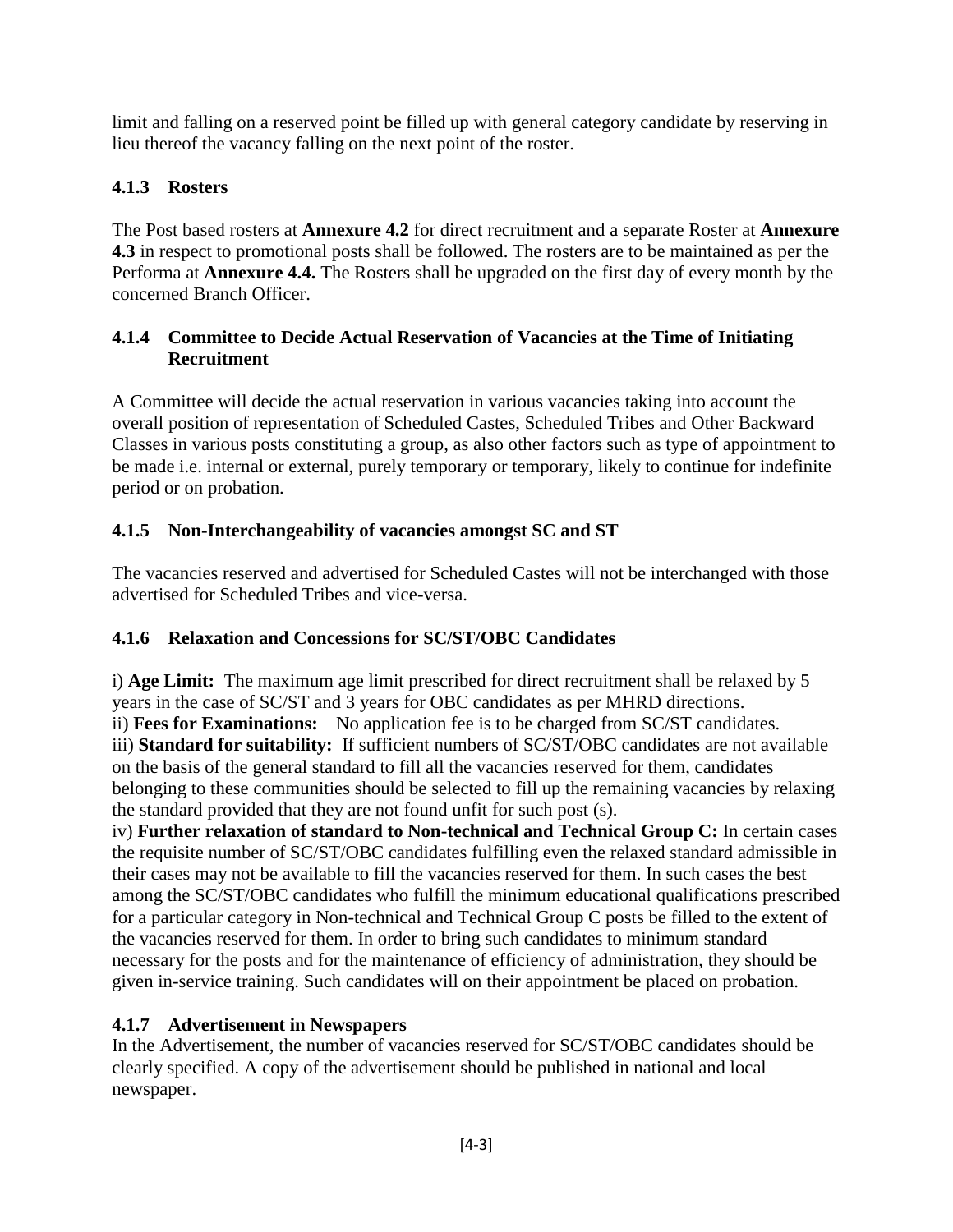# **4.1.8 Ban on Dereservation**

The Government of India has imposed a ban on dereservation in direct recruitment in all group 'A', 'B' and 'C' posts except in rare and exceptional cases in group 'A' and other specialized posts with specific approval of the, Board of Governors where the post cannot be allowed to remain vacant in public interest.

# **4.1.9 Appointment of a SC/ST Liaison Officer and another OBC Liaison Officer**

A Liaison Officer not below the status of Dy. Registrar/Asstt. Registrar should be appointed as SC/ST Liaison Officer and another OBC Liaison Officer at the Institute to discharge the following functions:

- i) Ensuring due compliance with the orders and instructions pertaining to the reservation of vacancies in favor of SC/ST/OBC and other benefits admissible to them under these instructions.
- ii) Compilation and submission of various reports/returns relating to SC/ST/OBCs required by the Govt.
- iii) Acting as Liaison Officer between the Institute and the Govt. of India for supply of other information, answering questions and queries and clearing doubts in regard to matters covered by these orders. Under the control of the Liaison Officers a cell consisting of the following staff also functions at the Institute: UDC–1, Stenographer-1, and Group C Attendant-1.

# **4.1.10 Reservation on Confirmation**

While considering the question of confirmation of temporary employees appointed by direct recruitment, the SC/ST/OBC employees should be provided reservation in the same manner as at the time of their recruitment. In posts filled by promotion, however, there is no reservation at the stage of confirmation of promotees.

# **4.1.11 Nominations of SC/ST/OBC on the Selection Committee**

A member from SC/ST/OBC communities should invariably be nominated on the selection committee for filling reserved vacancies.

# **4.1.12 Training arrangements for Group A Officers of SC/ST/OBC**

Where a Group A Officer belonging to SC/ST/OBC, is appointed in direct recruitment by relaxing the standard, he/she should be sent for training to suitable Institutes in order to afford him/her an opportunity to improve his/her standard.

# **4.1.13 Training facilities for other categories of SC/ST/OBC**

SC/ST/OBC candidates who are selected in competitive examinations by relaxing standard should be deputed for training to the Institutes like National Academy of Administration,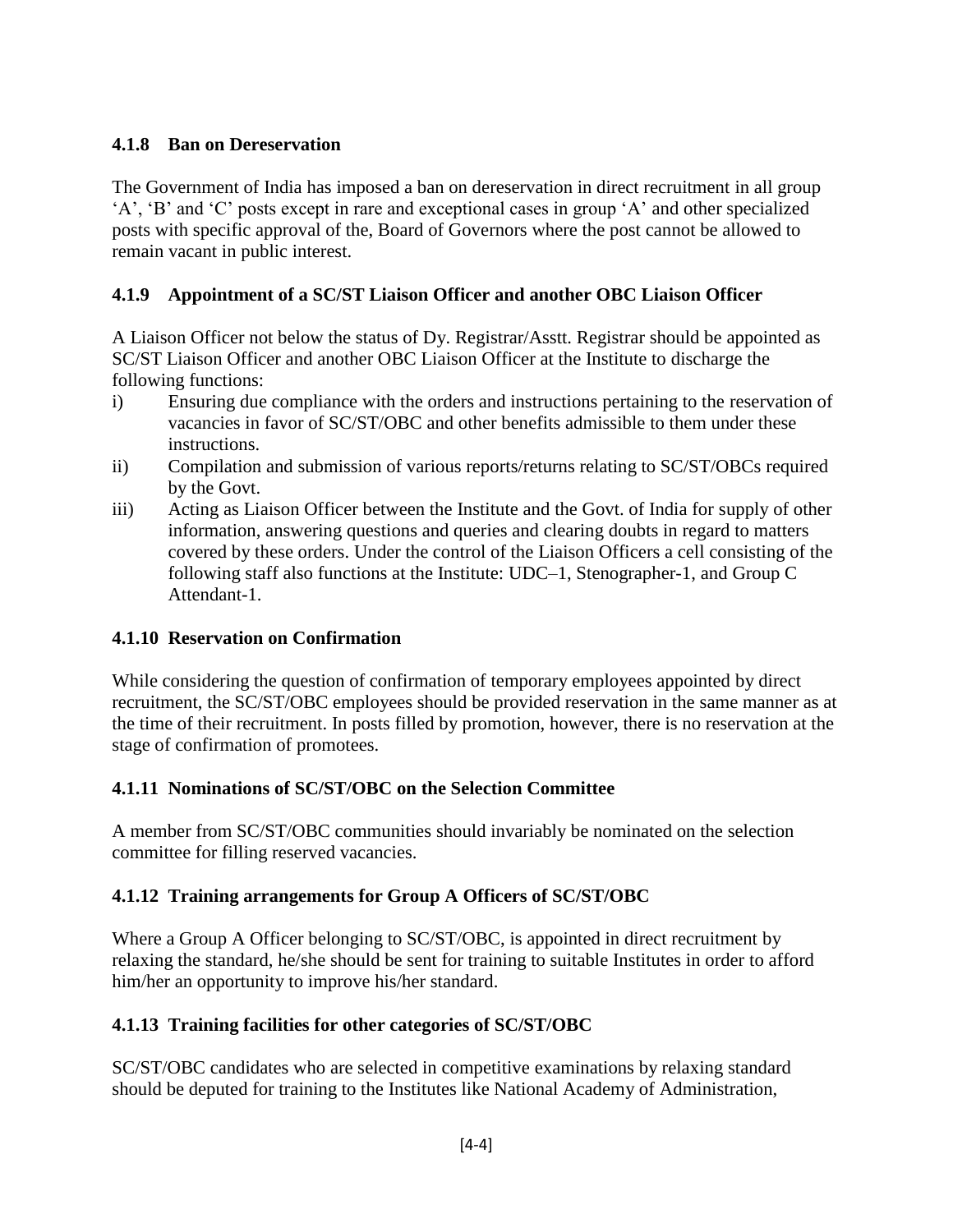Mussoorie and the Institute of Secretariat Training and Management, New Delhi to enable them to come up to the standard of other candidates.

# **4.1.14 Forwarding of applications of SC/ST/OBC employees**

Applications for employment outside the NIT Jaipur from SC/ST/OBC employees should be forwarded without any restrictions.

# **4.1.15 Retrenchment of surplus Staff**

In case some staff is declared surplus as a result of staff assessment studies which necessitates the retrenchment of the staff junior in the seniority, the SC/ST candidates in the particular cadre should not be included in the list of retrenchment so long as the total number of SC/ST/OBC candidates in that cadre has not reached the prescribed percentage of reservation.

# **4.2 EX-SERVICEMEN**

Vacancies in Group 'C' and 'D' posts at the Institute are to be reserved for Ex-servicemen in accordance with the Government orders issued from time to time.

# **4.3 PHYSICALLY HANDICAPPED**

Reservations of posts are to be made in Group 'C' and 'D' posts for the physically handicapped (Blind  $-1\%$ , Deaf  $-1\%$ , Orthopedically Handicapped  $-1\%$ ) in terms of Persons with Disability (Equal opportunities, Protection of Right & Full Participation) Act 1995 as amended from time to time.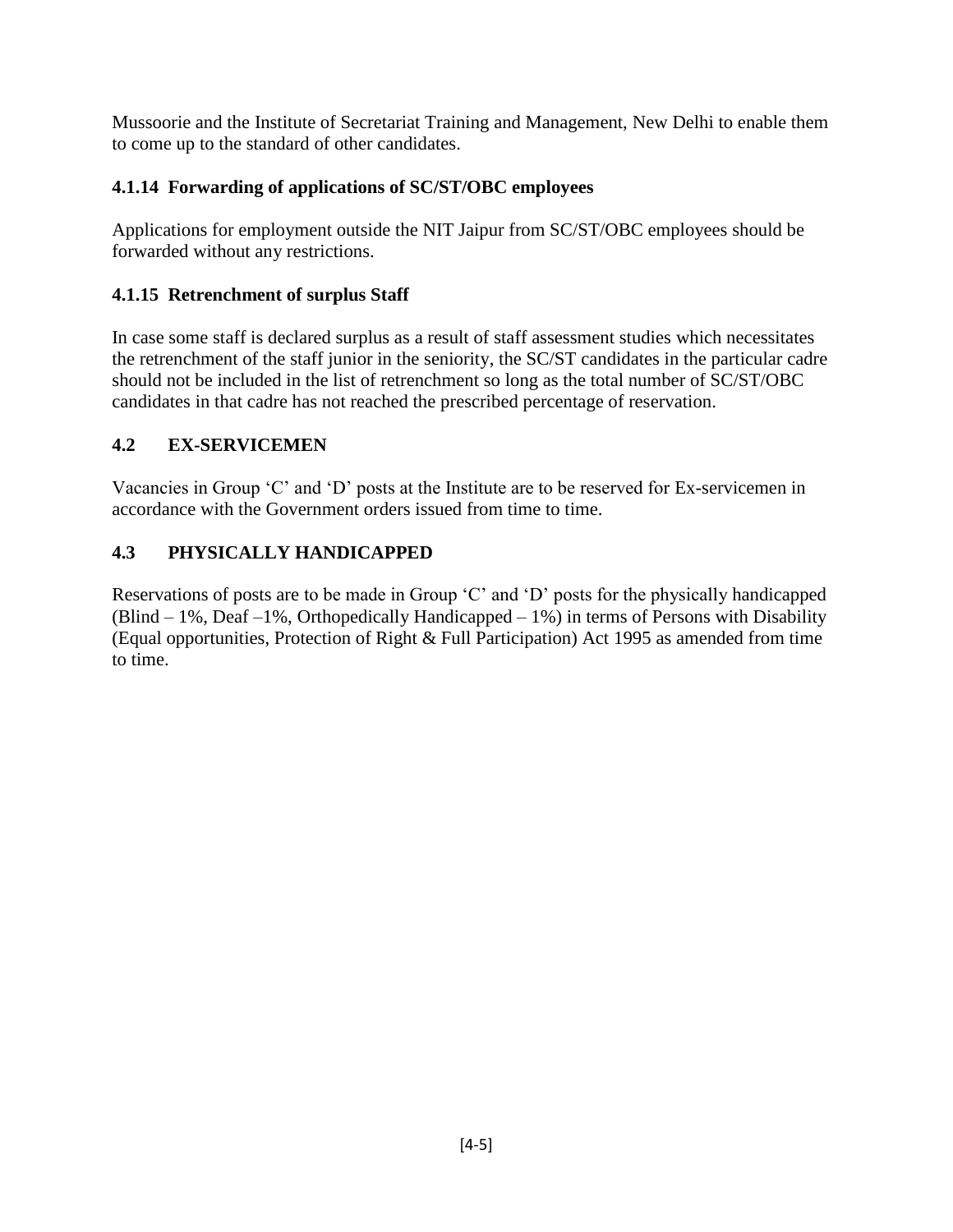# **ANNEXURES**

## **CHAPTER 4**

| Annexure | Title                                                                                                                                  | Page |
|----------|----------------------------------------------------------------------------------------------------------------------------------------|------|
| 4.1      | Grouping of Posts (Technical and Non-Technical)                                                                                        |      |
| 4.2      | <b>Post Based Rosters for Direct Recruitment</b>                                                                                       |      |
|          | Appendix to Annexure 4.2                                                                                                               |      |
| 4.3      | Model Roaster for Promotion for Cadre Strength upto 13 Posts                                                                           |      |
| 4.4      | Form of Register to be maintained to give Effect to the Roster for<br>Reservations for Scheduled Castes/Scheduled Tribes/OBCs & Others |      |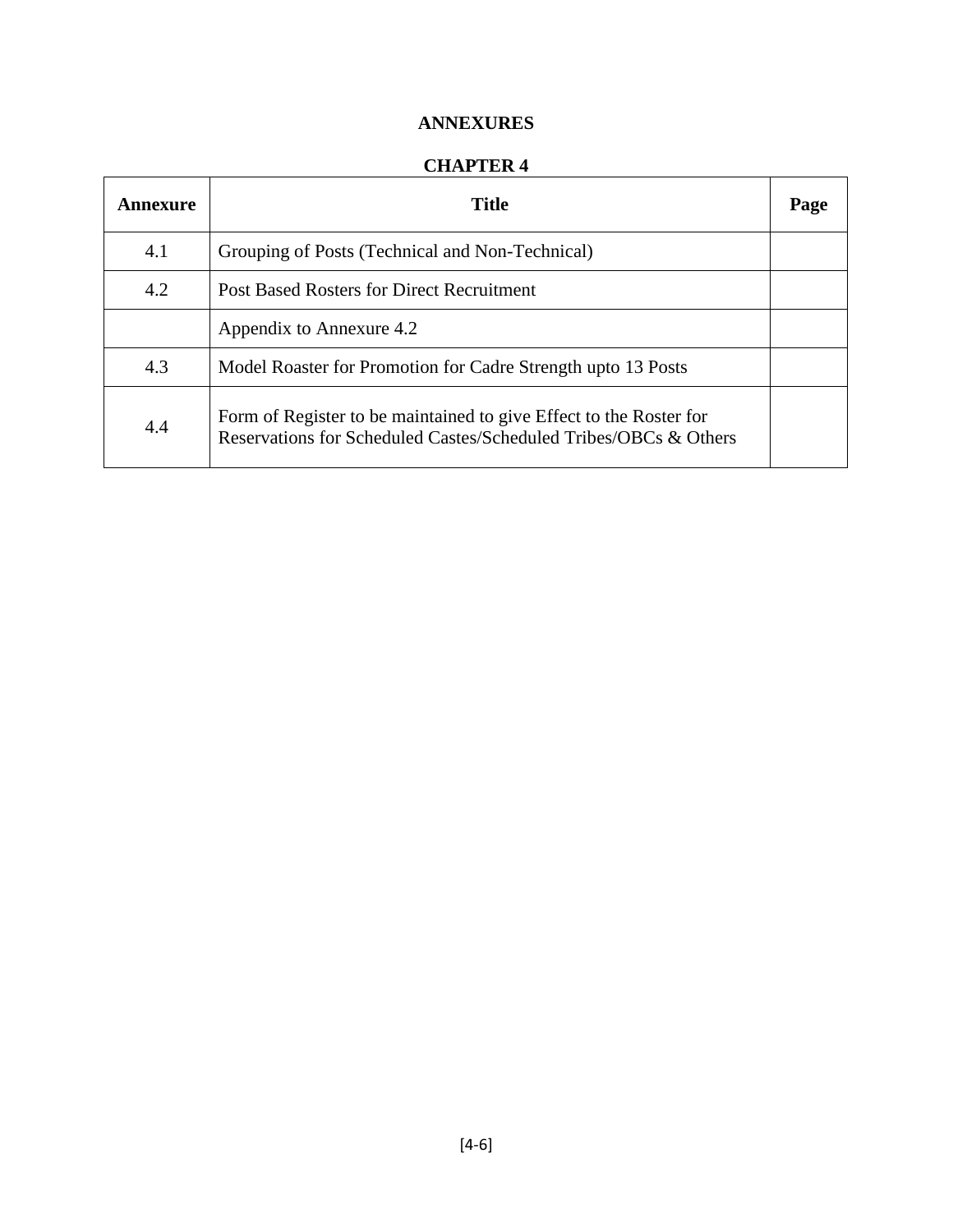#### **ANNEXURE 4.1 (Refers 4.1.2)**

## **Grouping of Posts (Technical and Non-Technical)**

# **GROUP 'A' (TECHNICAL)**

- Sr. Medical Officer
- Medical Officer
- Institute Engineer
- Executive Engineer
- Asstt. Executive Engineer
- Principle Scientific/Technical Officer
- Sr. Scientific/Technical Officer
- Scientific/Technical Officer
- Senior SAS Officer
- SAS Officer.

#### **GROUP 'A' (NON TECHNICAL)**

- 1. Registrar.
- 2\*. Dy. Registrar (Administration & Establishment)/Dy. Registrar (Accounts) / Dy. Registrar (Academics)
- 3\*. Asstt. Registrar (Administration & Establishment)/Asstt. Registrar (Accounts)
- 4. Librarian
- 5. Dy. Librarian
- 6. Asstt. Librarian
- 7. Security Officer

\* Separate Rosters for Direct Rectt. and Promotion Posts.

#### **GROUP 'B' (TECHNICAL)**

- 1. Tech. Asstt./Sr. Tech. Asstt.
- 2. Junior Engineer/ Assistant Engineer
- 3. SAS Assistant/ Sr. SAS Assistant
- 4. Tech. Asstt. / SAS Assistant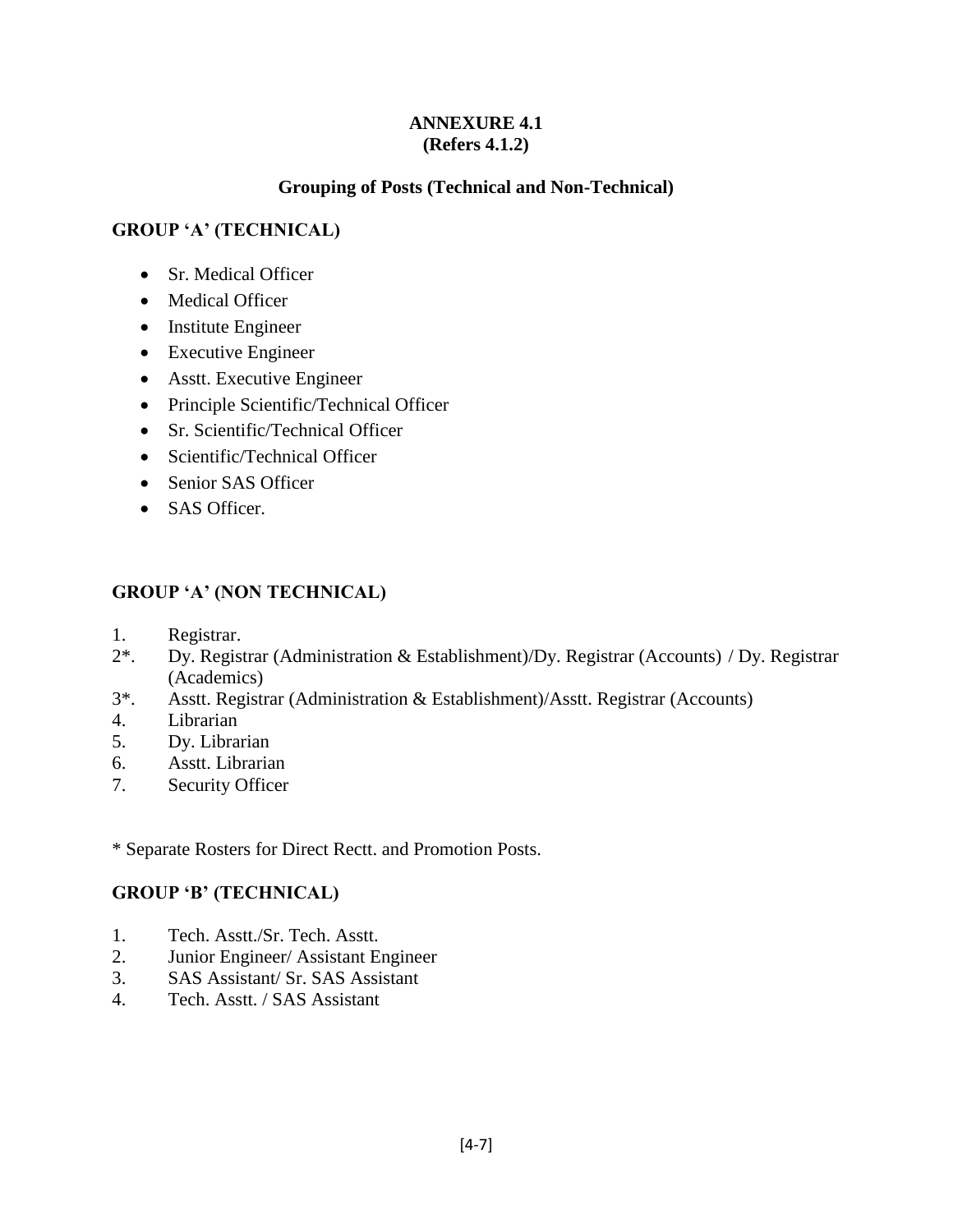# **GROUP 'B' (NON TECHNICAL)**

- 1. Superintendent/Accountant/Secretary (SG II)
- 2. Senior Superintendent/Senior Accountant/Senior Secretary
- 3. Superintendent/Accountant/Secretary

# **GROUP 'C' (TECHNICAL)**

- 1. Technician (SG I)/ Laboratory Assistant (SG I)/ Work Assistant (SG I)
- 2. Technician (SG II)/ Laboratory Assistant (SG II)/ Work Assistant (SG II)
- 3. Senior Technician/ Senior Laboratory Assistant/Senior Work Assistant.
- 4. Technician/Laboratory Assistant/ Work Assistant.

# **GROUP 'C' (NON TECHNICAL)**

- 1. Stenographer / Assistant (SG I)
- 2. Stenographer / Assistant (SG II)
- 3. Senior Assistant / Stenographer
- 4. Attendant/Security Guard/Mali/Care Taker/ (SG I)
- 5. Attendant/Security Guard/Mali/Care Taker/ (SG II)
- 6. Senior Attendant/Security Guard/Mali/Care Taker
- 7. Attendant/Security Guard/Mali/Care Taker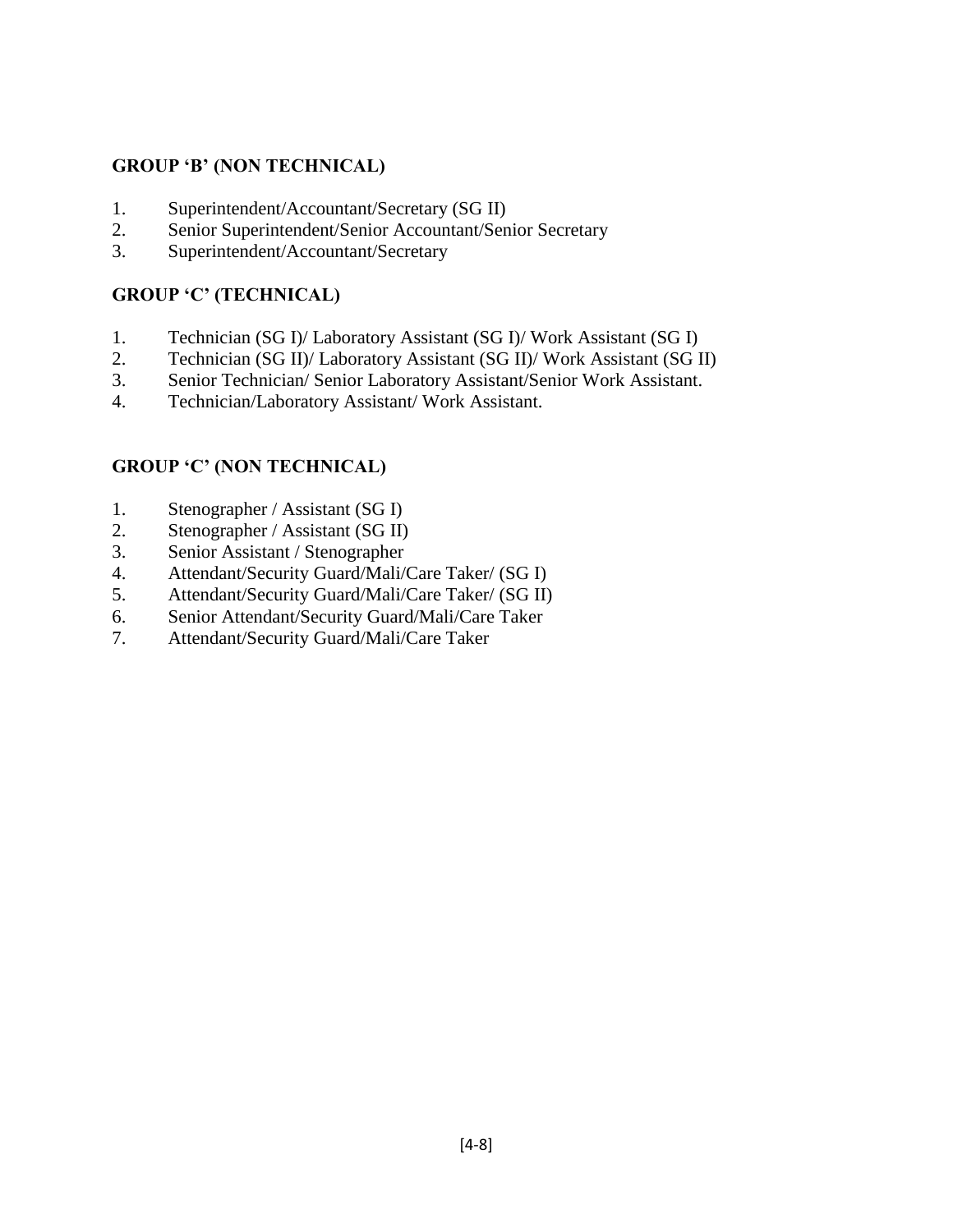#### **ANNEXURE 4.2 (Refers 4.1.3)**

# **POST BASED ROSTERS FOR DIRECT RECRUITMENT**

**Objective**: Representation of each of the reserved category should at no point of time exceed the reservation prescribed for it.

| Sl. No. of Post    |        | Share of Entitlement |         | Category for which the    |
|--------------------|--------|----------------------|---------|---------------------------|
|                    | SC@15% | ST@7.5%              | OBC@27% | post should be ear-marked |
|                    |        |                      |         |                           |
| 1.                 | 0.15   | 0.075                | 0.27    | <b>UR</b>                 |
| 2.                 | 0.30   | 0.15                 | 0.54    | <b>UR</b>                 |
| 3.                 | 0.45   | 0.225                | 0.81    | <b>UR</b>                 |
| $\boldsymbol{4}$ . | 0.6    | 0.3                  | 1.08    | OBC-1                     |
| 5.                 | 0.75   | 0.375                | 1.35    | <b>UR</b>                 |
| 6.                 | 0.90   | 0.45                 | 1.62    | <b>UR</b>                 |
| 7.                 | 1.05   | 0.525                | 1.89    | $SC-1$                    |
| 8.                 | 1.2    | 0.6                  | 2.16    | $OBC-2$                   |
| 9.                 | 1.35   | 0.675                | 2.43    | <b>UR</b>                 |
| 10.                | 1.5    | 0.75                 | 2.7     | <b>UR</b>                 |
| 11.                | 1.65   | 0.825                | 2.97    | <b>UR</b>                 |
| 12.                | 1.8    | 0.9                  | 3.24    | OBC-3                     |
| 13.                | 1.95   | 0.975                | 3.51    | <b>UR</b>                 |
| 14.                | 2.1    | 1.05                 | 3.78    | $ST-1$                    |
| 15.                | 2.25   | 1.125                | 4.05    | $SC-2$                    |
| 16.                | 2.40   | 1.2                  | 4.32    | $OBC-4$                   |
| 17.                | 2.55   | 1.275                | 4.59    | <b>UR</b>                 |
| 18.                | 2.70   | 1.35                 | 4.86    | <b>UR</b>                 |
| 19.                | 2.85   | 1.425                | 5.13    | $OBC-5$                   |
| 20.                | 3.00   | 1.5                  | 5.4     | $SC-3$                    |
| 21.                | 3.15   | 1.575                | 5.67    | <b>UR</b>                 |
| 22.                | 3.30   | 1.65                 | 5.94    | <b>UR</b>                 |
| 23.                | 3.45   | 1.725                | 6.21    | OBC-6                     |
| 24.                | 3.60   | 1.8                  | 6.48    | <b>UR</b>                 |
| 25.                | 3.75   | 1.875                | 6.75    | <b>UR</b>                 |
| 26.                | 3.90   | 1.95                 | 7.02    | $OBC-7$                   |
| 27.                | 4.05   | 2.025                | 7.29    | $SC-4$                    |
| 28.                | 4.20   | 2.1                  | 7.56    | $ST-2$                    |
| 29.                | 4.35   | 2.175                | 7.83    | <b>UR</b>                 |
| 30.                | 4.50   | 2.25                 | 8.1     | $OBC-8$                   |
| 31.                | 4.65   | 2.325                | 8.37    | <b>UR</b>                 |

#### **Model Roster of Reservation with Reference to Posts for Direct Recruitment on all India Basis by Open Competition.**

32. 4.80 2.4 8.64 UR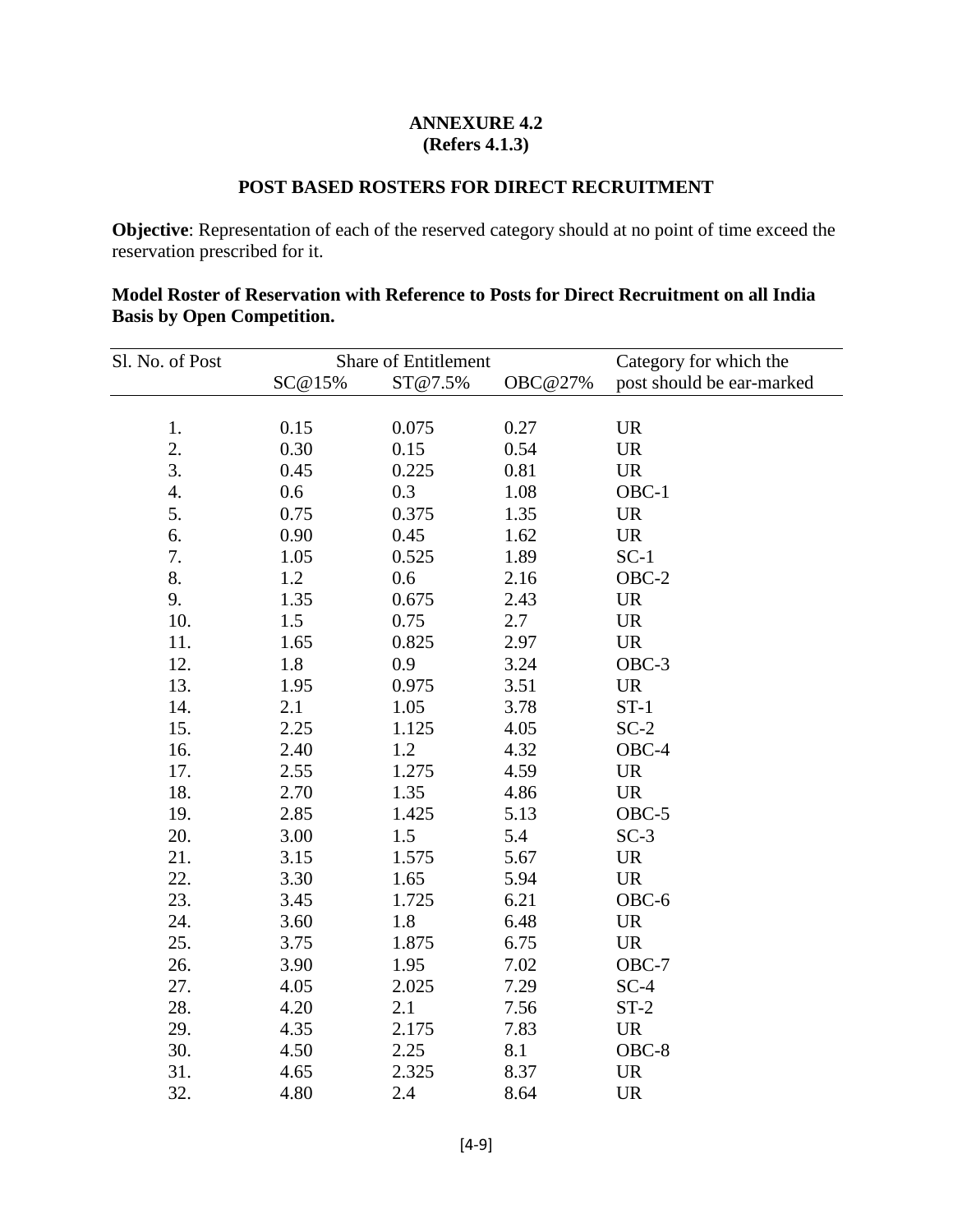| 33. | 4.95  | 2.475 | 8.91  | <b>UR</b>                         |
|-----|-------|-------|-------|-----------------------------------|
| 34. | 5.10  | 2.55  | 9.18  | OBC-9                             |
| 35. | 5.25  | 2.625 | 9.55  | $SC-5$                            |
| 36. | 5.40  | 2.7   | 9.72  | <b>UR</b>                         |
| 37. | 5.55  | 2.775 | 9.99  | <b>UR</b>                         |
| 38. | 5.70  | 2.85  | 10.26 | $OBC-10$                          |
| 39. | 5.85  | 2.925 | 10.53 | <b>UR</b>                         |
| 40. | 6.00  | 3     | 10.8  | $ST-3$                            |
| 41. | 6.15  | 3.075 | 11.07 | $SC-6$                            |
| 42. | 6.30  | 3.15  | 11.34 | $OBC-11$                          |
| 43. | 6.45  | 3.225 | 11.61 | <b>UR</b>                         |
| 44. | 6.60  | 3.3   | 11.88 | <b>UR</b>                         |
| 45. | 6.75  | 3.375 | 12.15 | $OBC-12$                          |
| 46. | 6.90  | 3.45  | 12.42 | <b>UR</b>                         |
| 47. | 7.05  | 3.525 | 12.69 | $SC-7$                            |
| 48. | 7.20  | 3.6   | 12.96 | <b>UR</b>                         |
| 49. | 7.35  | 3.675 | 13.23 | $OBC-13$                          |
| 50. | 7.50  | 3.75  | 13.5  | $\ensuremath{\mathsf{UR}}\xspace$ |
| 51. | 7.65  | 3.825 | 13.77 | <b>UR</b>                         |
| 52. | 7.80  | 3.9   | 14.04 | OBC-14                            |
| 53. | 7.95  | 3.975 | 14.31 | <b>UR</b>                         |
| 54. | 8.10  | 4.05  | 14.58 | $SC-8$                            |
| 55. | 8.25  | 4.125 | 14.85 | $ST-4$                            |
| 56. | 8.40  | 4.2   | 15.12 | <b>OBC-15</b>                     |
| 57. | 8.55  | 4.275 | 15.39 | <b>UR</b>                         |
| 58. | 8.70  | 4.35  | 15.66 | <b>UR</b>                         |
| 59. | 8.85  | 4.425 | 15.93 | <b>UR</b>                         |
| 60. | 9.00  | 4.5   | 16.2  | <b>OBC-16</b>                     |
| 61. | 9.15  | 4.575 | 16.47 | $SC-9$                            |
| 62. | 9.30  | 4.65  | 16.74 | UR                                |
| 63. | 9.45  | 4.725 | 17.01 | OBC-17                            |
| 64. | 9.60  | 4.8   | 17.28 | <b>UR</b>                         |
| 65. | 9.75  | 4.875 | 17.55 | <b>UR</b>                         |
| 66. | 9.90  | 4.95  | 17.82 | UR                                |
| 67. | 10.05 | 5.025 | 18.09 | $OBC-18$                          |
| 68. | 10.20 | 5.1   | 18.36 | $SC-10$                           |
| 69. | 10.35 | 5.175 | 18.63 | $ST-5$                            |
| 70. | 10.50 | 5.25  | 18.9  | UR                                |
| 71. | 10.65 | 5.325 | 19.17 | <b>OBC-19</b>                     |
| 72. | 10.80 | 5.4   | 19.44 | UR                                |
| 73. | 10.95 | 5.475 | 19.71 | UR                                |
| 74. | 11.10 | 5.55  | 19.98 | $SC-11$                           |
| 75. | 11.25 | 5.625 | 20.25 | $OBC-20$                          |
| 76. | 11.40 | 5.7   | 20.52 | UR                                |
| 77. | 11.55 | 5.775 | 20.74 | <b>UR</b>                         |
| 78. | 11.70 | 5.85  | 21.06 | $OBC-21$                          |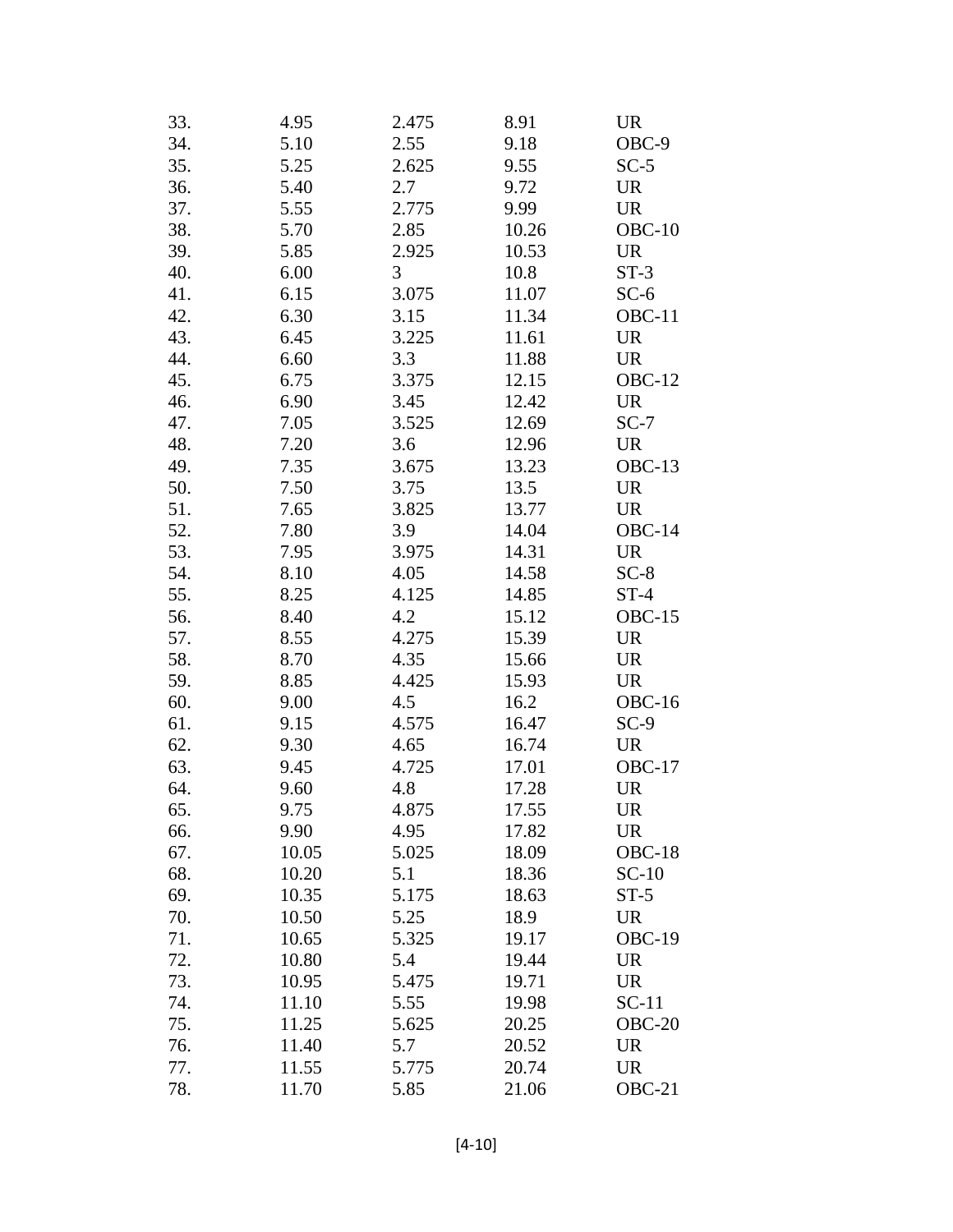| 79.  | 11.85 | 5.925 | 21.33 | <b>UR</b>     |
|------|-------|-------|-------|---------------|
| 80.  | 12.00 | 6     | 21.6  | $ST-6$        |
| 81.  | 12.15 | 6.075 | 21.87 | $SC-12$       |
| 82.  | 12.30 | 6.15  | 22.14 | <b>OBC-22</b> |
| 83.  | 12.45 | 6.225 | 22.41 | <b>UR</b>     |
| 84.  | 12.60 | 6.3   | 22.68 | <b>UR</b>     |
| 85.  | 12.75 | 6.375 | 22.95 | <b>UR</b>     |
| 86.  | 12.90 | 6.45  | 23.22 | $OBC-23$      |
| 87.  | 13.05 | 6.525 | 23.49 | $SC-13$       |
| 88.  | 13.20 | 6.6   | 23.75 | <b>UR</b>     |
| 89.  | 13.35 | 6.675 | 24.03 | OBC-24        |
| 90.  | 13.50 | 6.75  | 24.3  | <b>UR</b>     |
| 91.  | 13.65 | 6.825 | 24.57 | <b>UR</b>     |
| 92.  | 13.80 | 6.9   | 24.84 | <b>UR</b>     |
| 93.  | 13.95 | 6.975 | 25.11 | $OBC-25$      |
| 94.  | 14.10 | 7.05  | 25.38 | $SC-14$       |
| 95.  | 14.25 | 7.125 | 25.65 | $ST-7$        |
| 96.  | 14.40 | 7.2   | 25.92 | <b>UR</b>     |
| 97.  | 14.55 | 7.275 | 26.19 | OBC-26        |
| 98.  | 14.70 | 7.35  | 26.46 | <b>UR</b>     |
| 99.  | 14.85 | 7.425 | 26.73 | $SC-15*$      |
| 100. | 15.00 | 7.5   | 27    | OBC-27*       |
| 101. | 15.15 | 7.575 | 27.27 | <b>UR</b>     |
| 102. | 15.30 | 7.65  | 27.54 | <b>UR</b>     |
| 103. | 15.45 | 7.725 | 27.81 | <b>UR</b>     |
| 104. | 15.60 | 7.80  | 28.08 | OBC-28        |
| 105. | 15.75 | 7.875 | 28.35 | <b>UR</b>     |
| 106. | 15.90 | 7.95  | 28.62 | <b>UR</b>     |
| 107. | 16.05 | 8.025 | 28.89 | $SC-16$       |
| 108. | 16.2  | 8.10  | 29.43 | $ST-8$        |
| 109. | 16.35 | 8.175 | 29.43 | OBC-29        |
| 110. | 16.50 | 8.25  | 29.70 | <b>UR</b>     |
| 111. | 16.65 | 8.325 | 29.97 | UR            |
| 112. | 16.80 | 8.40  | 30.24 | $OBC-30$      |
| 113. | 16.95 | 8.475 | 30.51 | <b>UR</b>     |
| 114. | 17.10 | 8.55  | 30.78 | $SC-17$       |
| 115. | 17.25 | 8.625 | 31.05 | $OBC-31$      |
| 116. | 17.40 | 8.70  | 31.32 | <b>UR</b>     |
| 117. | 17.55 | 8.775 | 31.59 | <b>UR</b>     |
| 118. | 17.70 | 8.85  | 31.86 | <b>UR</b>     |
| 119. | 17.85 | 8.925 | 32.13 | OBC-32        |
| 120. | 18    | 9     | 32.40 | $ST-9$        |
| 121. | 18.15 | 9.075 | 32.67 | $SC-18$       |
| 122. | 18.30 | 9.15  | 32.94 | <b>UR</b>     |
| 123. | 18.45 | 9.225 | 33.21 | OBC-33        |
| 124. | 18.60 | 9.30  | 33.48 | <b>UR</b>     |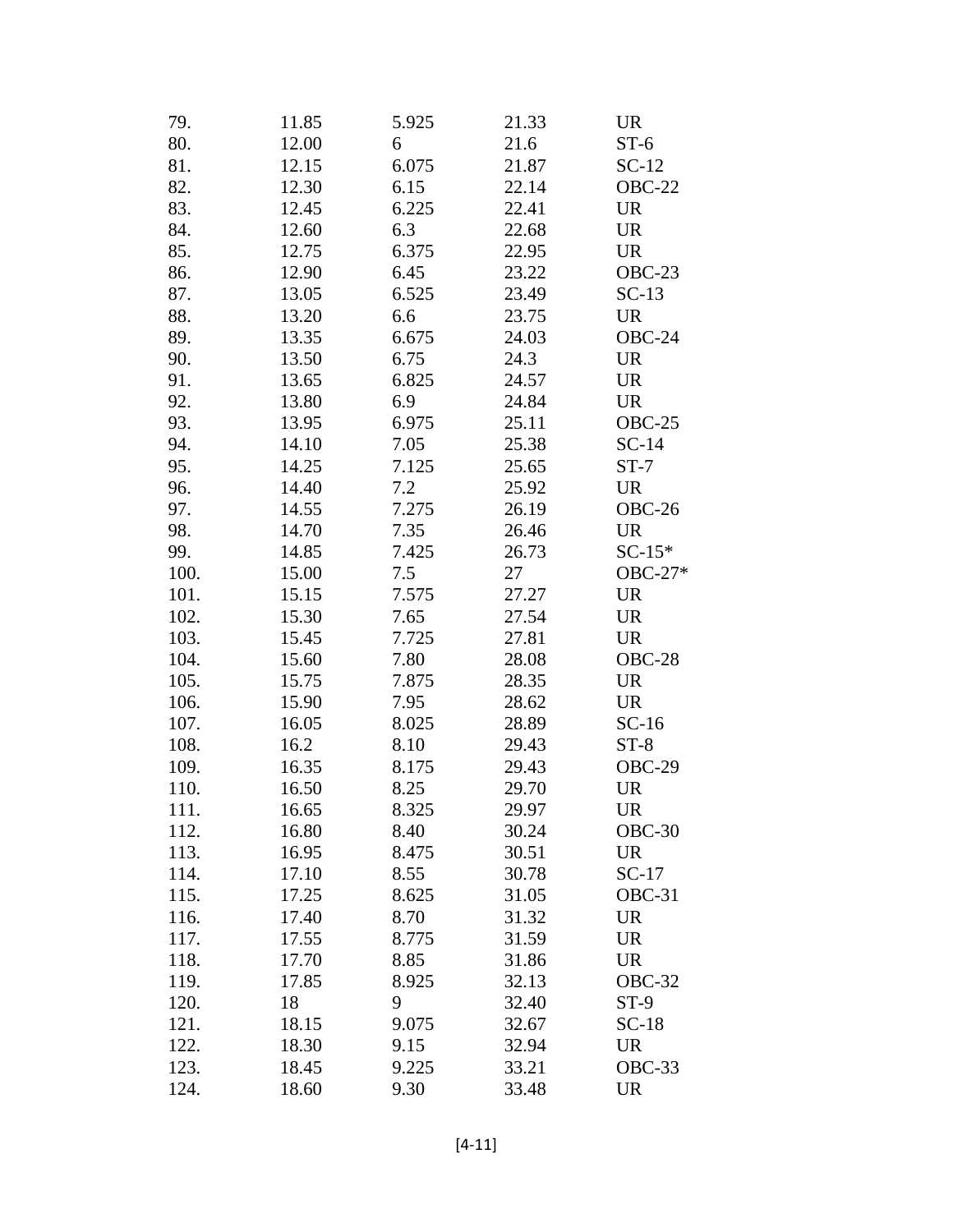| 125. | 18.75 | 9.375  | 33.75 | <b>UR</b> |
|------|-------|--------|-------|-----------|
| 126. | 18.90 | 9.45   | 34.02 | OBC-34    |
| 127. | 19.05 | 9.525  | 34.29 | $SC-19$   |
| 128. | 19.20 | 9.60   | 34.56 | <b>UR</b> |
| 129. | 19.35 | 9.675  | 34.83 | <b>UR</b> |
| 130. | 19.50 | 9.75   | 35.10 | OBC-35    |
| 131. | 19.65 | 9.825  | 35.37 | <b>UR</b> |
| 132. | 19.80 | 9.90   | 35.64 | <b>UR</b> |
| 133. | 19.95 | 9.975  | 35.91 | <b>UR</b> |
| 134. | 20.10 | 10.05  | 36.18 | OBC-36    |
| 135. | 20.25 | 10.125 | 36.45 | $SC-20$   |
| 136. | 20.40 | 10.20  | 36.72 | $ST-10$   |
| 137. | 20.55 | 10.275 | 36.99 | <b>UR</b> |
| 138. | 20.70 | 10.35  | 37.26 | OBC-37    |
| 139. | 20.85 | 10.425 | 37.53 | <b>UR</b> |
| 140. | 21    | 10.50  | 37.80 | $SC-21$   |
| 141. | 21.15 | 10.575 | 38.07 | OBC-38    |
| 142. | 21.30 | 10.65  | 38.34 | <b>UR</b> |
| 143. | 21.45 | 10.725 | 38.61 | <b>UR</b> |
| 144. | 21.60 | 10.80  | 38.88 | <b>UR</b> |
| 145. | 21.75 | 10.875 | 39.15 | OBC-39    |
| 146. | 21.90 | 10.95  | 39.42 | <b>UR</b> |
| 147. | 22.05 | 11.025 | 39.69 | $SC-22$   |
| 148. | 22.20 | 11.10  | 39.96 | $ST-11$   |
| 149. | 22.35 | 11.175 | 40.23 | $OBC-40$  |
| 150. | 22.50 | 11.25  | 40.50 | <b>UR</b> |
| 151. | 22.65 | 11.325 | 40.77 | <b>UR</b> |
| 152. | 22.80 | 11.40  | 41.04 | $OBC-41$  |
| 153. | 22.95 | 11.475 | 41.31 | <b>UR</b> |
| 154. | 23.10 | 11.55  | 41.58 | $SC-23$   |
| 155. | 23.25 | 11.625 | 41.85 | <b>UR</b> |
| 156. | 23.40 | 11.70  | 42.12 | OBC-42    |
| 157. | 23.55 | 11.775 | 42.39 | <b>UR</b> |
| 158. | 23.70 | 11.85  | 42.66 | UR        |
| 159. | 23.85 | 11.925 | 42.93 | <b>UR</b> |
| 160. | 24    | 12     | 43.20 | $ST-12$   |
| 161. | 24.15 | 12.075 | 43.47 | $OBC-43$  |
| 162. | 24.30 | 12.15  | 43.74 | $SC-24$   |
| 163. | 24.45 | 12.225 | 44.01 | OBC-44    |
| 164. | 24.60 | 12.30  | 44.28 | <b>UR</b> |
| 165. | 24.75 | 12.375 | 44.55 | <b>UR</b> |
| 166. | 24.90 | 12.45  | 44.82 | <b>UR</b> |
| 167. | 25.05 | 12.525 | 45.09 | $OBC-45$  |
| 168. | 25.20 | 12.60  | 45.36 | $SC-25$   |
| 169. | 25.35 | 12.675 | 45.63 | <b>UR</b> |
| 170. | 25.50 | 12.75  | 45.90 | <b>UR</b> |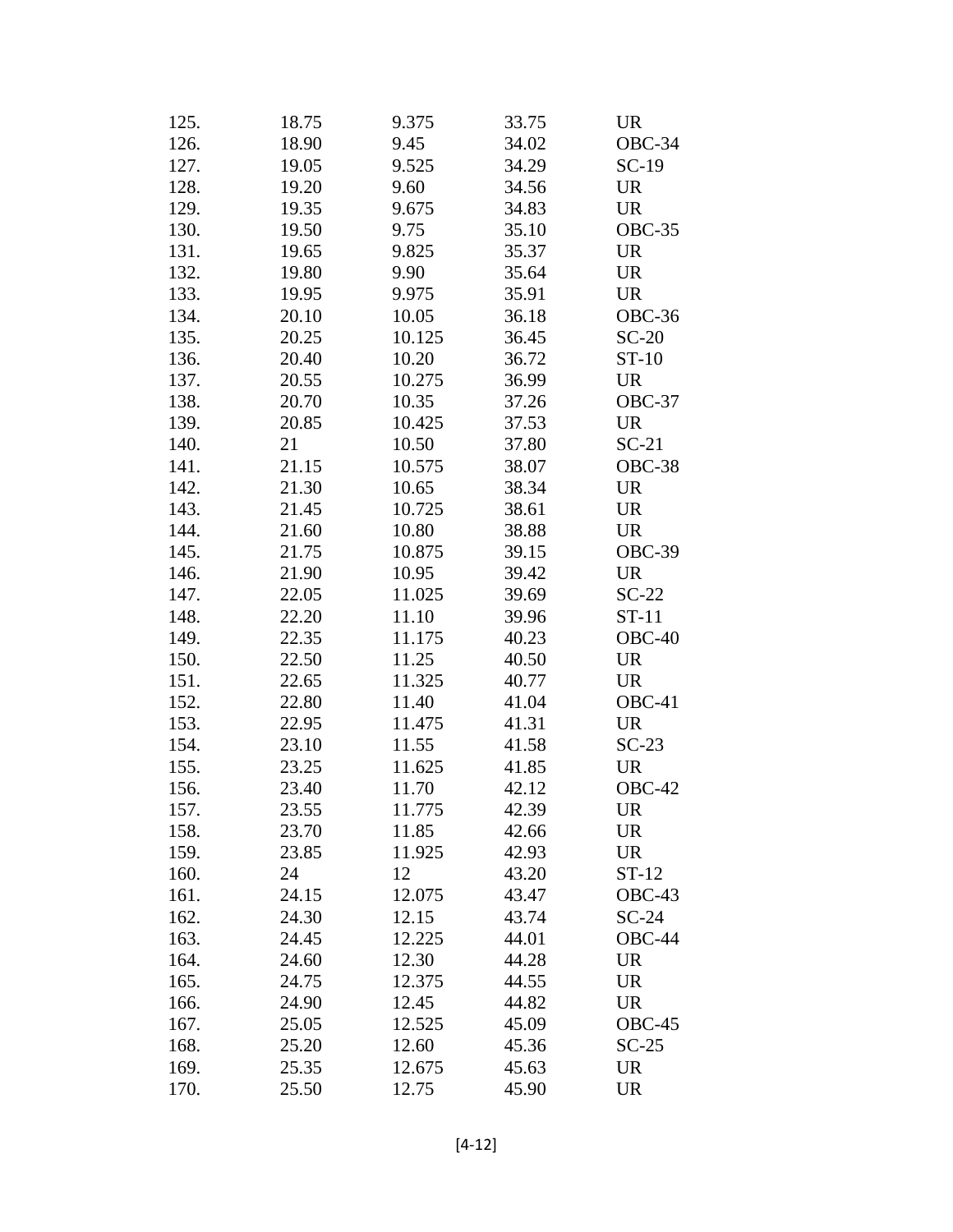| 171. | 25.65 | 12.825    | 46.17 | OBC-46        |
|------|-------|-----------|-------|---------------|
| 172. | 25.80 | 12.90     | 46.44 | <b>UR</b>     |
| 173. | 25.95 | 12.975    | 46.71 | <b>UR</b>     |
| 174. | 26.10 | 13.05     | 46.98 | $SC-26$       |
| 175. | 26.25 | 13.125    | 47.25 | $ST-13$       |
| 176. | 26.40 | 13.20     | 47.52 | $OBC-47$      |
| 177. | 26.55 | 13.275    | 47.79 | <b>UR</b>     |
| 178. | 26.70 | 13.35     | 48.06 | OBC-48        |
| 179. | 26.85 | 13.425    | 48.33 | <b>UR</b>     |
| 180. | 27    | 13.50     | 48.60 | $SC-27$       |
| 181. | 27.15 | 13.575    | 48.87 | <b>UR</b>     |
| 182. | 27.30 | 13.65     | 49.14 | OBC-49        |
| 183. | 27.45 | 13.725    | 49.41 | <b>UR</b>     |
| 184. | 27.60 | 13.80 49. | 68    | <b>UR</b>     |
| 185. | 27.75 | 13.875    | 49.95 | <b>UR</b>     |
| 186. | 27.90 | 13.95     | 50.22 | $OBC-50$      |
| 187. | 28.05 | 14.025    | 50.49 | $SC-28$       |
| 188. | 28.20 | 14.10     | 50.76 | $ST-14$       |
| 189. | 28.35 | 14.175    | 51.03 | OBC-51        |
| 190. | 28.50 | 14.25     | 51.30 | <b>UR</b>     |
| 191. | 28.65 | 14.325    | 51.57 | <b>UR</b>     |
| 192. | 28.80 | 14.40     | 51.84 | <b>UR</b>     |
| 193. | 28.95 | 14.475    | 52.11 | <b>OBC-52</b> |
| 194. | 29.10 | 14.55     | 52.38 | $SC-29$       |
| 195. | 29.25 | 14.625    | 52.65 | <b>UR</b>     |
| 196. | 29.40 | 14.70     | 52.92 | <b>UR</b>     |
| 197. | 29.55 | 14.775    | 53.19 | $OBC-53$      |
| 198. | 29.70 | 14.85     | 53.46 | $ST-15*$      |
| 199. | 29.85 | 14.925    | 53.73 | $SC-30*$      |
| 200. | 30    | 15        | 54    | <b>OBC-54</b> |
|      |       |           |       |               |

\* To allot requisite number of posts without violating rule of 50%.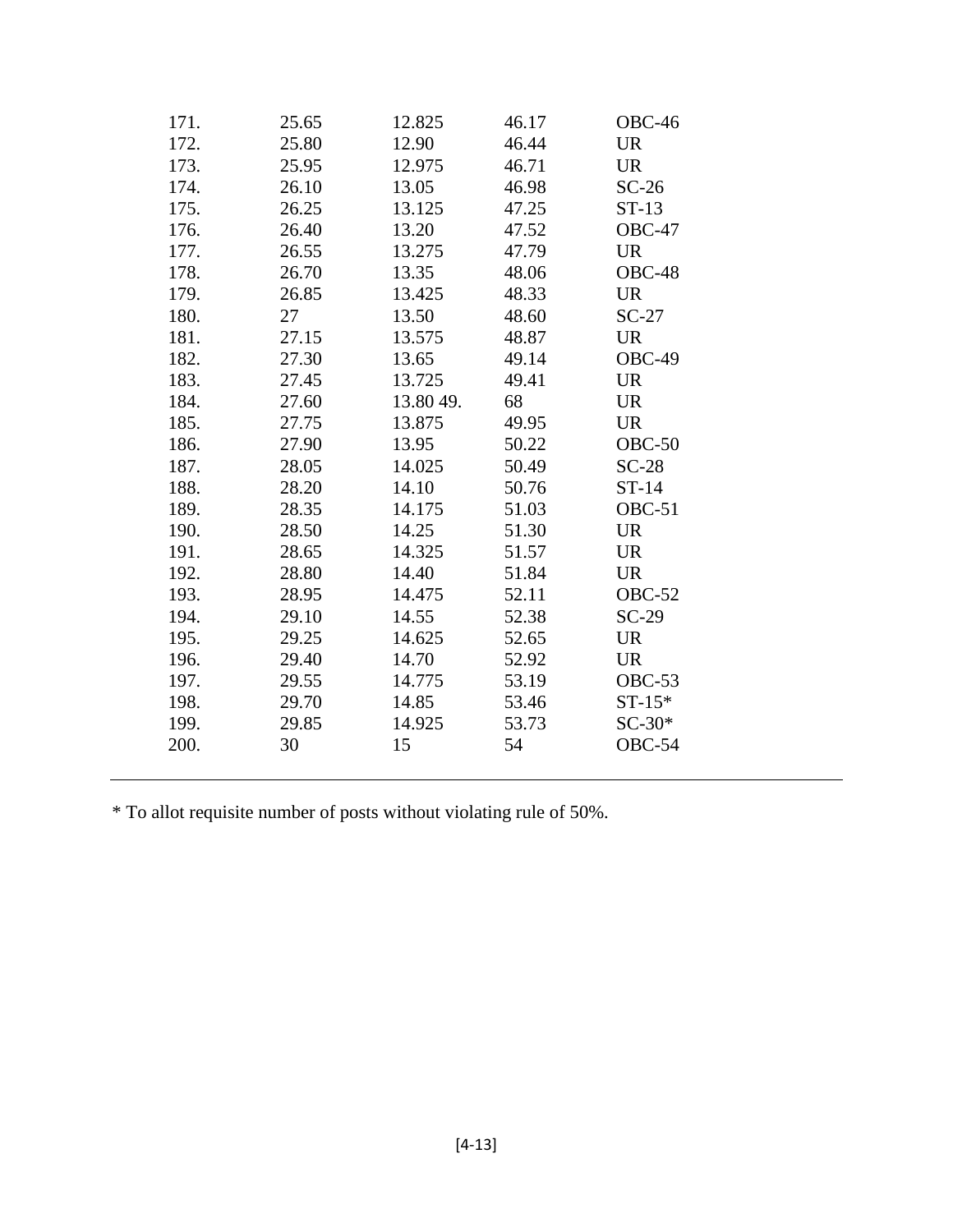#### **Appendix to Annexure 4.2**

**Replacement No.**

#### **Model Roaster for Direct Recruitment for Cadre Strength up to 13 posts.**

| Cadre    | Initial     | 1st 2nd 3rd 4th 5th 6th 7th 8th 9th 10th 11th 12th 13th                         |
|----------|-------------|---------------------------------------------------------------------------------|
| Strength | Recruitment |                                                                                 |
|          |             |                                                                                 |
| 1.       | <b>UR</b>   | UR UR OBC UR UR SC OBC UR UR UR OBC UR ST                                       |
| 2.       | <b>UR</b>   | UR OBC UR UR SC OBC UR UR UR OBC UR ST                                          |
| 3.       | UR.         | OBC UR UR SC OBC UR UR UR OBC UR ST                                             |
| 4.       | <b>OBC</b>  | UR UR SC OBC UR UR UR OBC UR ST                                                 |
| 5.       | UR.         | UR SC OBC UR UR UR OBC UR ST                                                    |
| 6.       | UR.         | SC OBC UR UR UR OBC UR ST                                                       |
| 7.       | <b>SC</b>   | OBC UR UR UR OBC UR ST                                                          |
| 8.       | <b>OBC</b>  | UR UR UR OBC UR ST                                                              |
| 9.       | <b>UR</b>   | UR UR OBC UR ST                                                                 |
| 10.      | UR.         | UR OBC UR ST                                                                    |
| 11.      | <b>UR</b>   | <b>OBC URST</b>                                                                 |
| 12.      | <b>OBC</b>  | UR ST                                                                           |
| 13.      | <b>UR</b>   | <b>ST</b>                                                                       |
| NOTE: 1. |             | For cadres of 2 to 13 posts, the roster is to be read from entry 1 under column |
|          |             |                                                                                 |

Cadre Strength till the last post and then horizontally till the last entry in the horizontal row, i.e., like "L".

- 2. All the posts of a cadre are to be earmarked for the categories shown under column Initial Appointment. While initial filling up will be by the earmarked category, the replacement against any of the post in the cadre shall be by rotation as shown horizontally against the last post of the cadre.
- 3. The relevant rotation by the indicated reserved category could be skipped over if it leads to more than 50% representation of reserved category.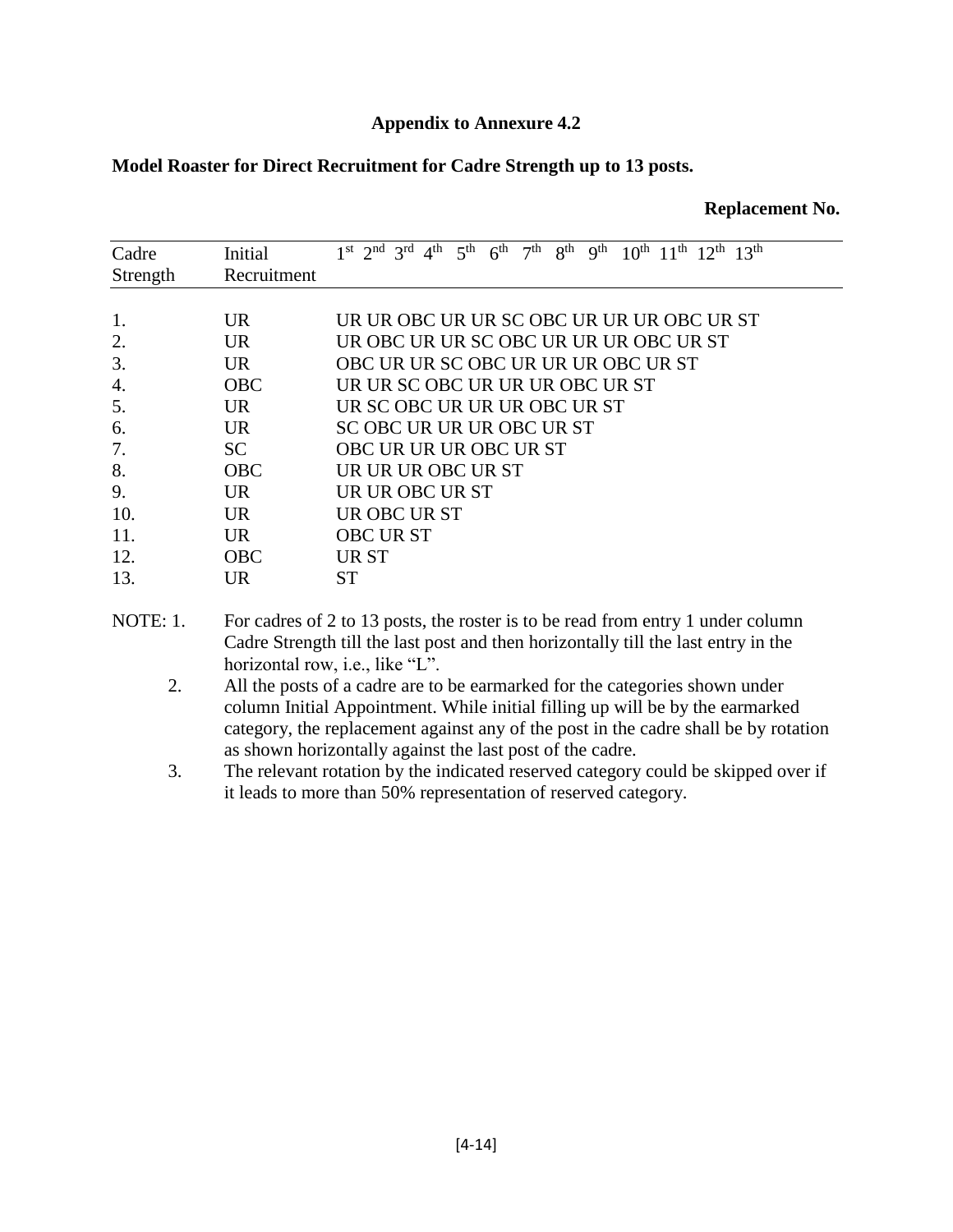#### **ANNEXURE 4.3 (Refers 4.1.3)**

#### **Model Roster for Promotion for Cadre Strength up to 13 posts.**

|  | <b>Replacement No.</b> |  |
|--|------------------------|--|
|--|------------------------|--|

- **NOTE:** 1. For cadres of 2 to 13 posts, the roster is to be read from entry 1 under column Cadre Strength till the last post and then horizontally till the last entry in the horizontal row, i.e., like "L".
	- 2. All the posts of a cadre are to be earmarked for the categories shown under column Initial Appointment. While initial filling up will be by the earmarked category, the replacement against any of the post in the cadre shall be by rotation as shown horizontally against the last post of the cadre.

3. The relevant rotation by the indicated reserved category could be skipped over if it leads to more than 50% representation of reserved category.